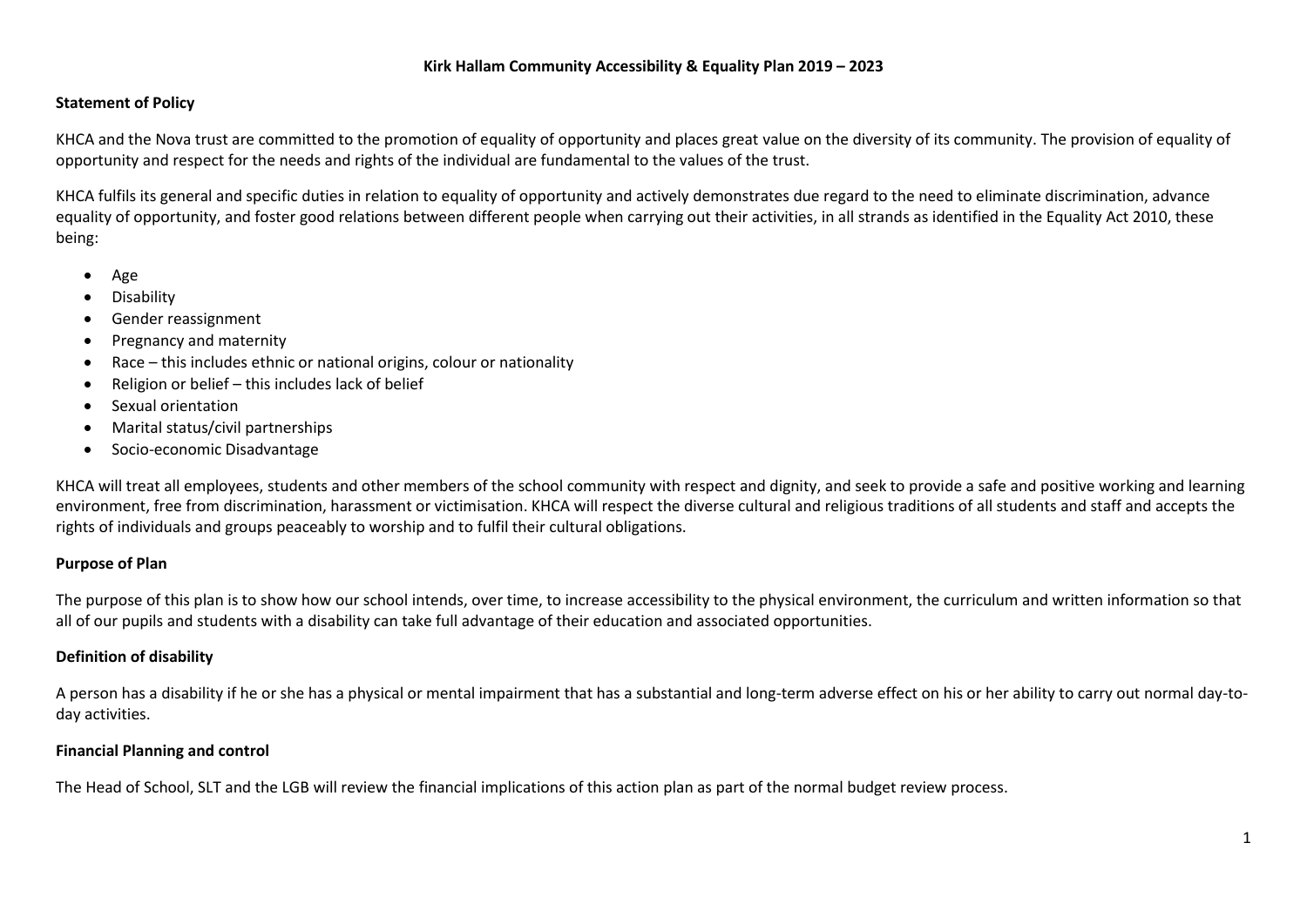# **Access to the physical environment**

*This includes improvements to the physical environment of the school and physical aids to access education.*

| <b>Issue &amp; desired outcome</b>            | <b>Planned actions</b>                                    | <b>Staff lead</b>         | <b>Time Frame</b>       | <b>Notes</b> |
|-----------------------------------------------|-----------------------------------------------------------|---------------------------|-------------------------|--------------|
| Develop better signage                        | As signage replaced ensure consider any adjustments       | J Harrison Hill / C Keyte | Ongoing as signage      |              |
| around school to provide                      | to provide more effective visual clues, work in           |                           | replaced                |              |
| more effective visual<br>clues for the school | collaboration with SEND team when discussing              |                           |                         |              |
| community and enable                          | replacement                                               |                           |                         |              |
| clearer access to school.                     |                                                           |                           |                         |              |
| Enable access to the                          | Plan for during any redevelopment of site for library to  | J Harrison Hill           | Long term as            |              |
| library for all students                      | be considered for moving to ground floor.                 |                           | redevelopments occur    |              |
|                                               |                                                           |                           |                         |              |
|                                               | In short term offer lists of availability for library and | S Bredgaard               |                         |              |
|                                               | provide selections in alternative areas                   |                           |                         |              |
| Make assistive technology                     | Ensure existing technology can link to the NOVA           | C Keyte                   | Over this academic year |              |
| available for students                        | network and systems.                                      |                           |                         |              |
| with SEN including the                        |                                                           |                           |                         |              |
| chromebooks and tablets                       | Re-organise storage of tablets to improve accessibility.  |                           |                         |              |
| All rooms to be carpeted                      | Carpet replacement programme in budget for                | J Harrison Hill           | Over next 3 years       |              |
| to reduce excess noise for                    | classrooms where feasible to have carpets.                |                           |                         |              |
| HI students and                               |                                                           |                           |                         |              |
| distractions for students                     |                                                           |                           |                         |              |
| with autism and ADHD                          |                                                           |                           |                         |              |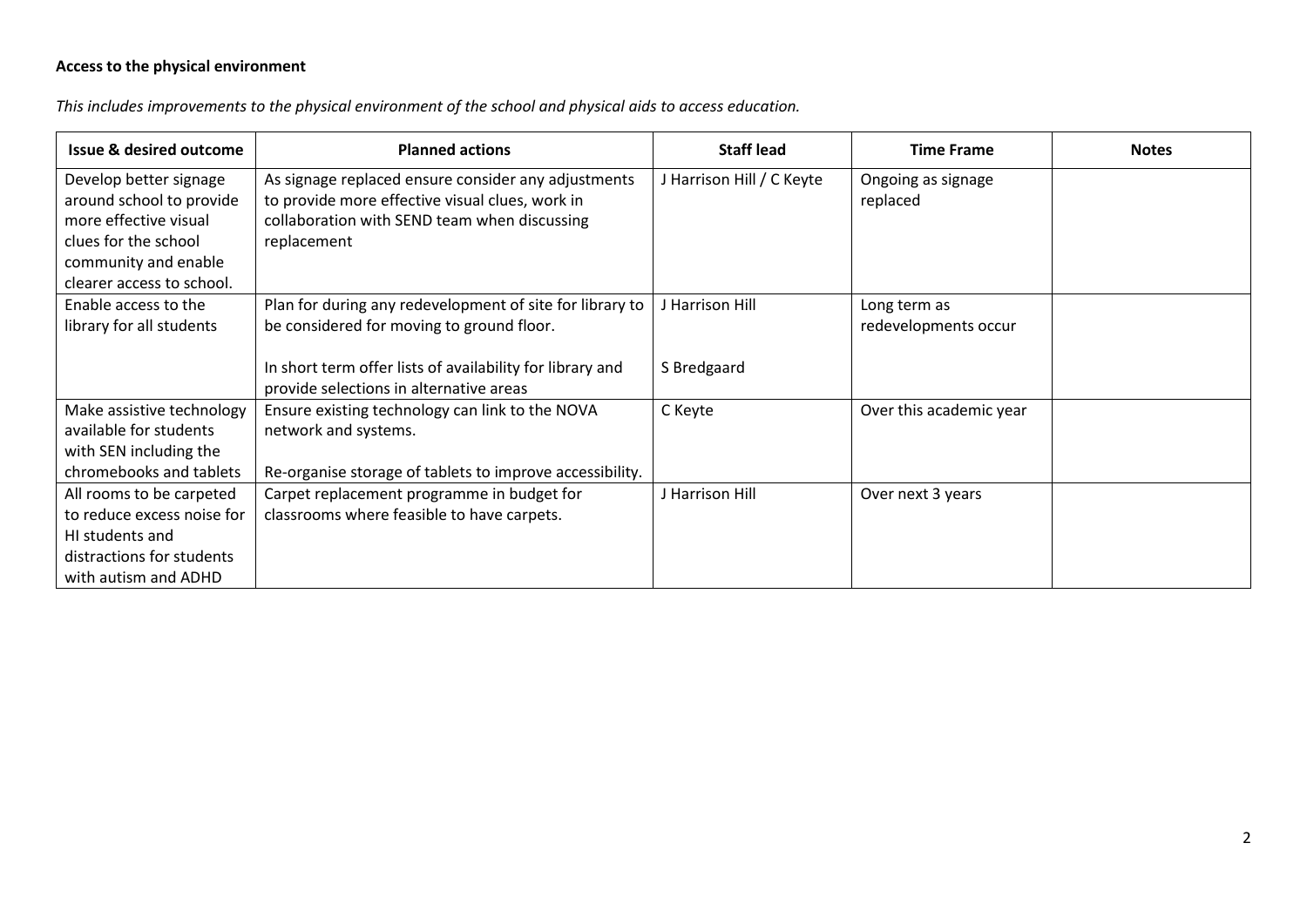## **Access to the curriculum**

*This includes teaching and learning and the wider curriculum of the school such as participation in after school clubs, leisure and cultural activities or school visits.*

| <b>Issue &amp; desired outcome</b> | <b>Planned actions</b>                                | <b>Staff lead</b> | <b>Time Frame</b>       | <b>Notes</b> |
|------------------------------------|-------------------------------------------------------|-------------------|-------------------------|--------------|
| Monitor and promote the            | Key workers to actively question their students on    | C Keyte           | Ongoing                 |              |
| involvement of all groups          | whether there are opportunities they would like to be |                   |                         |              |
| of pupils in the wider life        | involved in.                                          |                   |                         |              |
| of the school, including           |                                                       |                   |                         |              |
| leadership opportunities,          | Work with staff who organise opportunities to ensure  |                   |                         |              |
| especially those who are           | it is as accessible as possible.                      |                   |                         |              |
| identified as vulnerable.          |                                                       |                   |                         |              |
| Include students with a            | Replacement of minibus to have wheelchair access      | J Harrison Hill   | In 4 years when minibus |              |
| disability, medical                |                                                       |                   | replacement scheduled   |              |
| condition or other access          |                                                       |                   |                         |              |
| needs as fully as possible         |                                                       |                   |                         |              |
| in the wider curriculum            |                                                       |                   |                         |              |
| including trips, residential       |                                                       |                   |                         |              |
| visits and extra-curricular        |                                                       |                   |                         |              |
| provision                          |                                                       |                   |                         |              |
| Ensure PE provision is             | Liaise closely with Head of PE to develop ways to     | C Keyte / V Daly  | Ongoing                 |              |
| accessible to all students         | ensure inclusion                                      |                   |                         |              |
| Increase confidence of             | INSET session with possible involvement from outside  | C Keyte           | Ongoing                 |              |
| staff in accessing SEN             | speakers such as exams assessor and autism outreach.  |                   |                         |              |
| information and                    |                                                       |                   |                         |              |
| implementing guidance to           | Continuing to audit provision for students with EHCPs |                   |                         |              |
| benefit their planning             | and identify gaps.                                    |                   |                         |              |
| Develop whole school               | Continue to share strategies.                         | C Keyte           | Ongoing                 |              |
| expertise in                       |                                                       |                   |                         |              |
| differentiation                    | INSET session led by subject teachers who             |                   |                         |              |
|                                    | demonstrate good practice.                            |                   |                         |              |